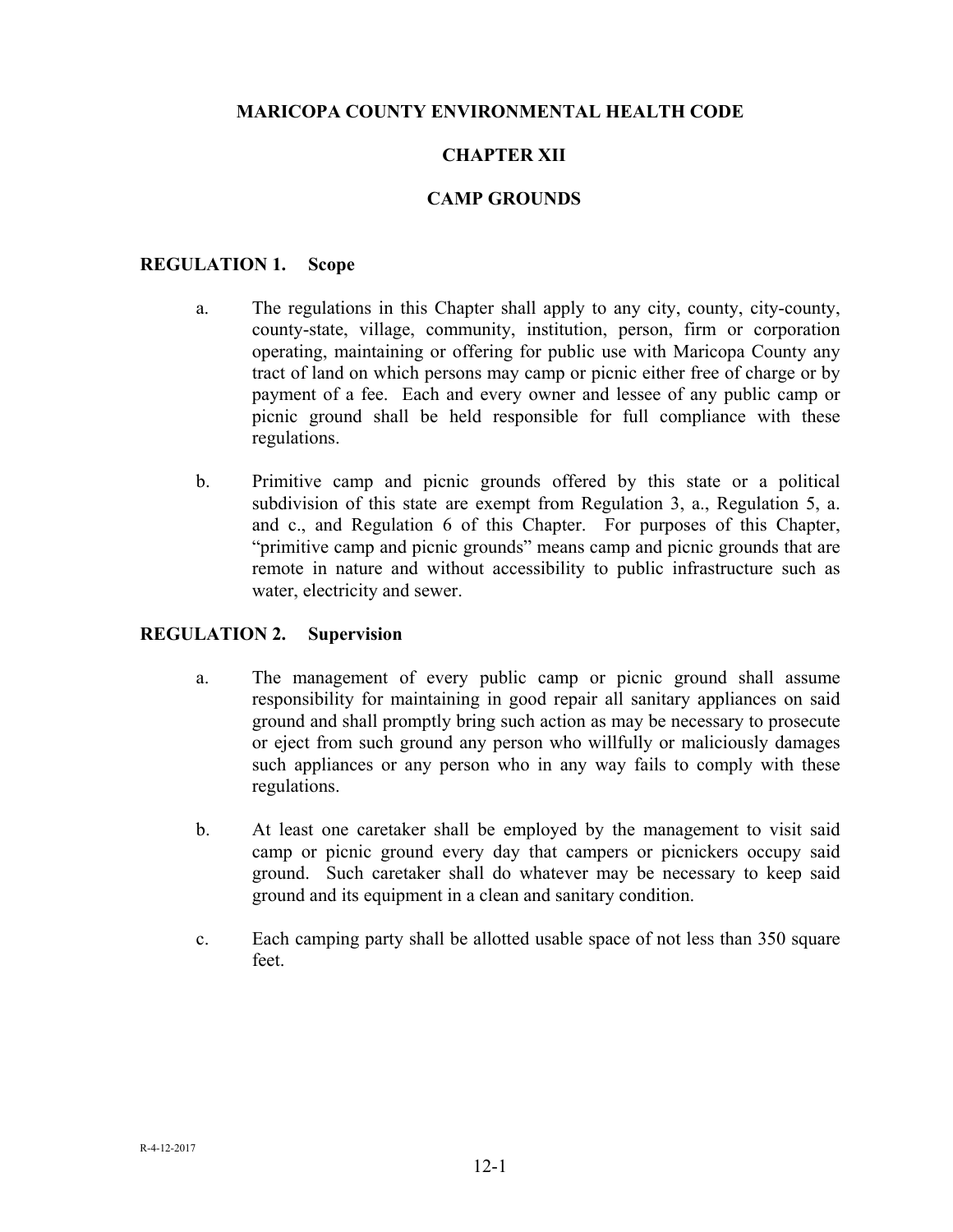# **REGULATION 3. Water Supply**

- a. The water supply system shall be in accordance with Chapter V of this Code and shall be provided in ample quantity to meet all requirements of the maximum number of persons using such ground at any time. Said water supply shall be easily obtained from its source or on a pipe distribution system, from faucets which shall be located not more than 300 feet from a camp or picnic spot within such ground. If water supply is obtained direct from above ground source, said source must be covered properly and water withdrawn by means of open pipe or faucet as approved by the Department. In no case can dipping from open springs, seeps or wells be permitted.
- b. Any water considered unsafe for human consumption in the vicinity of such ground, to which campers or picnickers may have access, shall be either eliminated or purified, or shall be kept posted with placards definitely warning persons against its use.

## **REGULATION 4. Protection Against Fires**

 No fires shall at any time be so located as to endanger automobiles or other property in the camp ground. No fires shall be left unattended at any time, and all fires shall be completely extinguished before leaving.

#### **REGULATION 5. Sewage and Refuse Disposal**

- a. Supervision and equipment: Supervision and equipment sufficient to prevent littering of the ground with rubbish, garbage or other refuse shall be provided and maintained. Fly tight depositories for such materials shall be provided and conspicuously located. Each and every camp or picnic spot on said ground shall be within a distance of not over 200 feet from such a depository. These depositories shall not be permitted to become foul smelling or unsightly or breeding places for flies.
- b. The method of final sewage or refuse disposal utilized in connection with the operation of any camp or picnic ground shall be such as to create no nuisance.
- c. Basins: A sufficient number of basins, iron hoppers or sinks shall be provided and each shall be collected with a sewerage system; these are to be used for the disposal of domestic waste waters.

#### **REGULATION 6. Toilets**

 Fly tight privies or water-flushed toilets shall be provided and shall be maintained in a clean and sanitary condition. Separate toilets for men and women shall be provided, one for each 25 men, and one for each 25 women, or fraction thereof, of the maximum number of persons occupying such ground at any time. No camp or picnic spot within such ground shall be at a greater distance than 400 feet from both a women's and men's toilet. The location of all toilets shall be plainly indicated by signs.